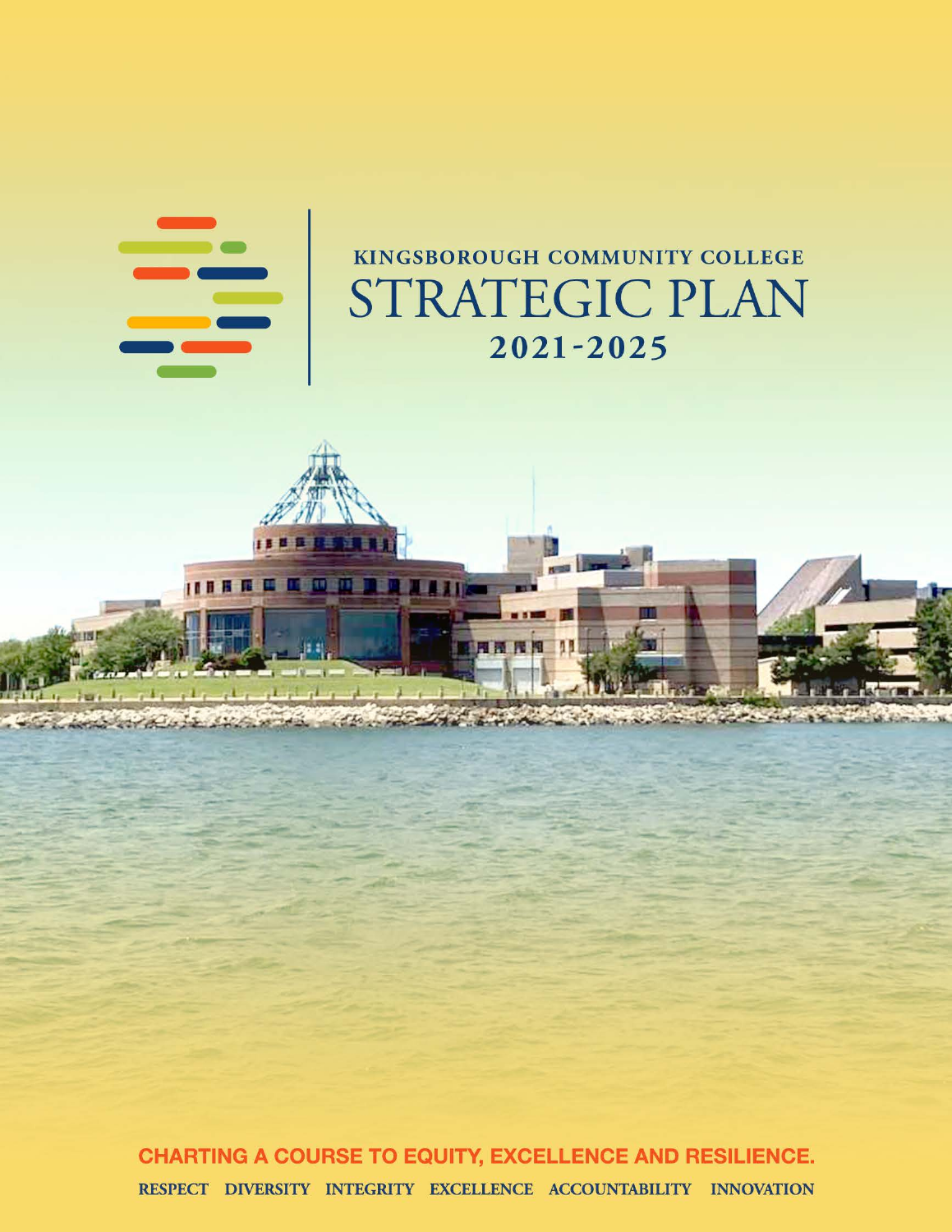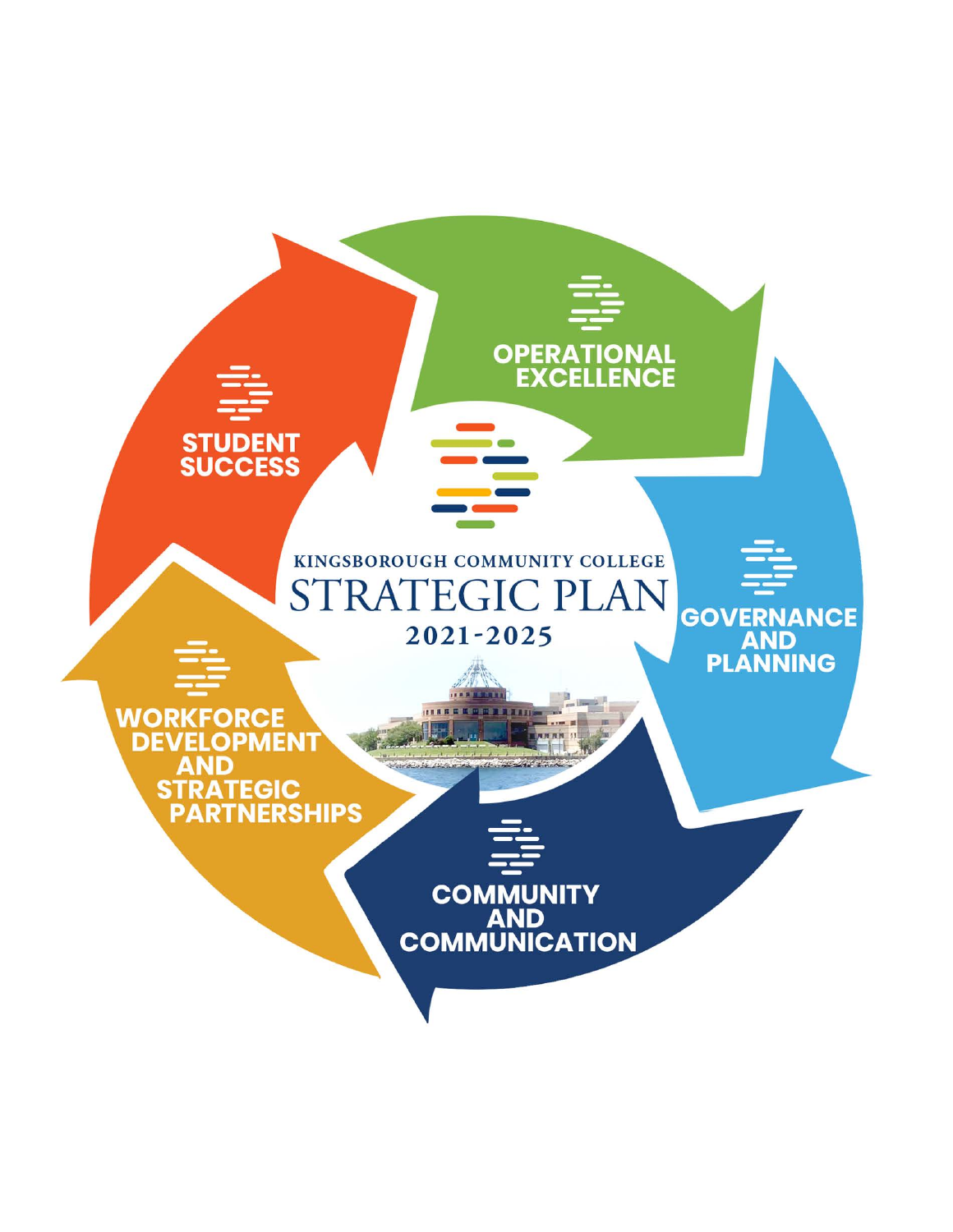#### **Kingsborough Community College Strategic Plan 2021-2025**

The year 2020 presented an important crossroads for Kingsborough Community College. Social and structural phenomena have placed several challenges in our path that have strengthened our commitment to serve our community effectively, thoughtfully, and compassionately. We now find ourselves poised to encounter these challenges and forge an even brighter future for our community. Now, perhaps more than ever before, it is critical for the College to intentionally care for its resources: our community and the physical campus, and prepare for the future by investing in in the priorities identified in a consensus-driven, evidence-influenced strategic plan. The 2021-2025 Strategic Plan described below is guided by our commitment to our mission, vision, and values in serving our students, faculty, staff, and community while proactively and meaningfully addressing future demands. This plan addresses the foundational challenges facing the College and identifies central themes that will guide our path forward.

#### **Strategic Plan Guiding Principles**

Mission, Vision, and Values

Mission:

Kingsborough Community College responds to the needs of its diverse community by offering high quality, affordable, innovative, student-centered programs of study that prepare graduates for transfer and the workforce. The college strives for equity and seeks to provide each student with the appropriate resources and supports to foster success.

#### Vision:

Kingsborough Community College encourages students to take an active role in their own learning. The College strives for high quality and continuous improvement in all areas related to student learning, including academic programs, teaching, student services, administration and support, and the campus environment.

#### Values:

Respect - Civility, acceptance, appreciation, and support of individual differences Diversity - The proactive fostering of greater inclusion and ultimately equity at every level of college life Integrity - Fair and ethical standards in all policies, procedures, and practices Excellence - High quality teaching, student services, administration, and community engagement; and high standards for student achievement Accountability - Taking responsibility for our actions and outcomes Innovation - Creative thinking and approaches that enhance learning and support continuous

improvement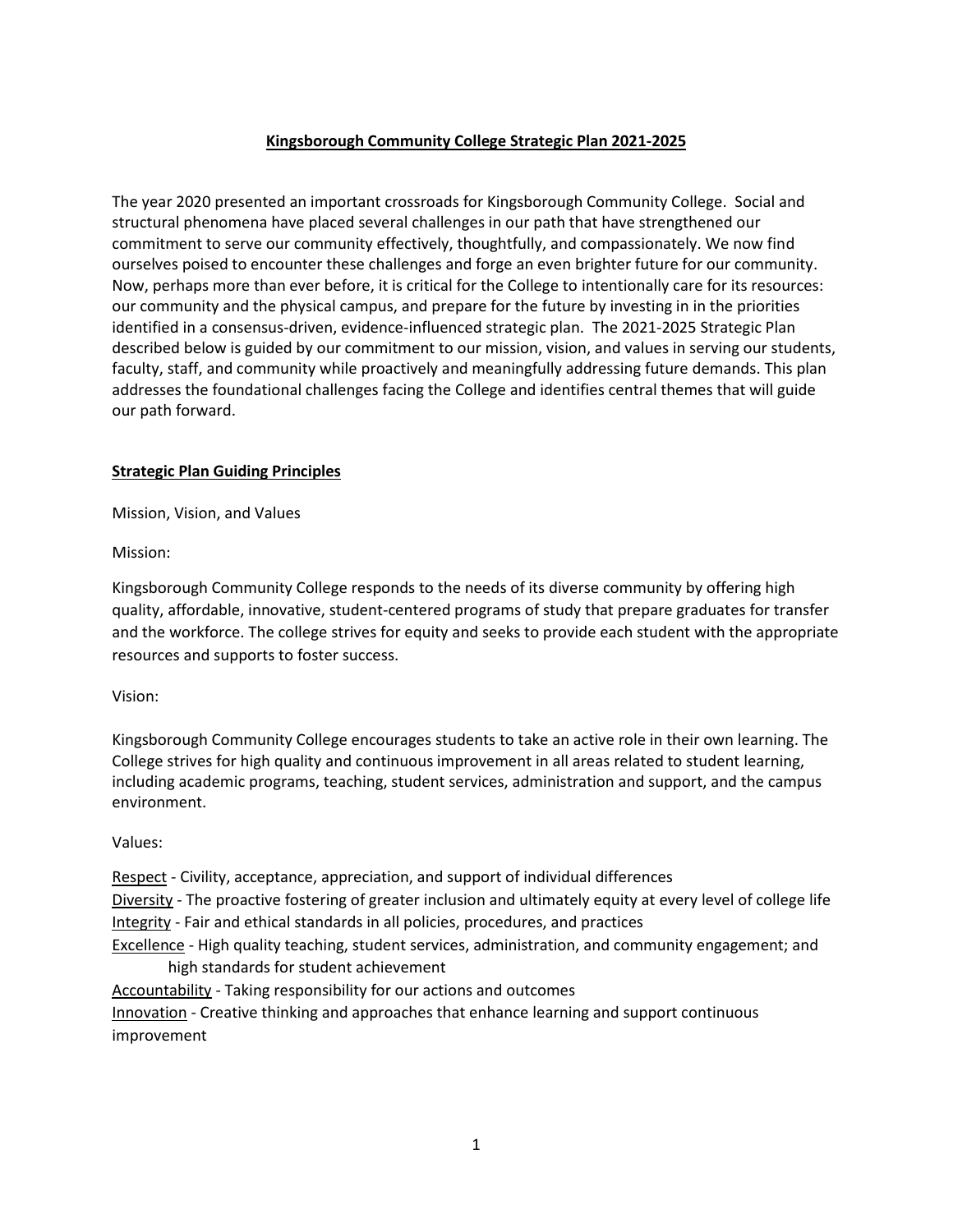#### **Institutional Context – Challenges Facing KCC**

In order to fulfill the College's mission and affirm its central values, there are two foundational challenges that will influence every aspect of our strategic work for the next five years and beyond: **building enrollment**, and **striving for equity.**

In 2015 College Council passed the following equity statement:

*Equity, often confused with equality, recognizes that there are hindrances for some in attaining equality. Equity is achieved through inclusion and through the active removal or mitigation of hindrances to full access to opportunities, resources and support for all members of a community. It also means ensuring that all members of said community have consistent and meaningful opportunities to participate in communal life and to play a role in shaping the culture of the community.* (Approved by the College Council 5/21/2015)

This statement clearly and concisely defines and affirms the college's pledge to build upon our focus to provide *equality of access* to our programs and facilities, by striving to achieve *equity of outcomes* for all members of our community. Despite our collaborative efforts to address the inequities that we have observed and analyzed, these have stubbornly persisted. A great deal of work remains to be done. Therefore, equity remains a central challenge that influences every aspect of the strategic plan.

The second foundational challenge that is central to our future thriving as an institution is **building enrollment**. Over the past 10 years, our student enrollment has fluctuated significantly. After a peak of 15,864 on-campus students registered in Fall 2011, as of the Fall of 2020, this number had declined to 9,372. While this shift could partially be explained by our relatively remote location, a recovering economy, and demographic changes, the College has invested a great deal of energy and resources in ensuring that we attain a level of enrollment that is optimal for its human and physical resources. Programs and practices throughout the College have significant impacts on student enrollment, retention, and completion. As such, the enrollment challenge is present through all areas of College functioning and therefore, the Strategic Plan.

The year 2020 will forever be remembered as the time when everything changed. The worst-case scenario many of us imagined but few ever thought to prepare for became a reality with the global Coronavirus-19 pandemic. Kingsborough students, faculty, and staff showed their compassionate and thoughtful resilience in the effective, almost overnight shift to remote delivery of instruction and services, even while facing difficult new realities and threats to personal health and safety.

Simultaneously, the social and racial injustices that have been part of our society for centuries intersected with the COVID-19 pandemic to exacerbate the social crisis. Their combined impact on many of the communities Kingsborough serves has been disproportionate. This has been reflected in higher virus-positive rates and increasing housing and food insecurity, mental health challenges, and poorquality internet connectivity for online instruction.

It has been a stressful time, and we have expended tireless efforts to make the unprecedented situation less onerous for our community and to provide opportunities to begin to address social inequities and make meaningful change. Many challenges remain, and more than a year into the crisis, we continue to adapt as well as we can, on both social and educational fronts. Our community reflects the grit of New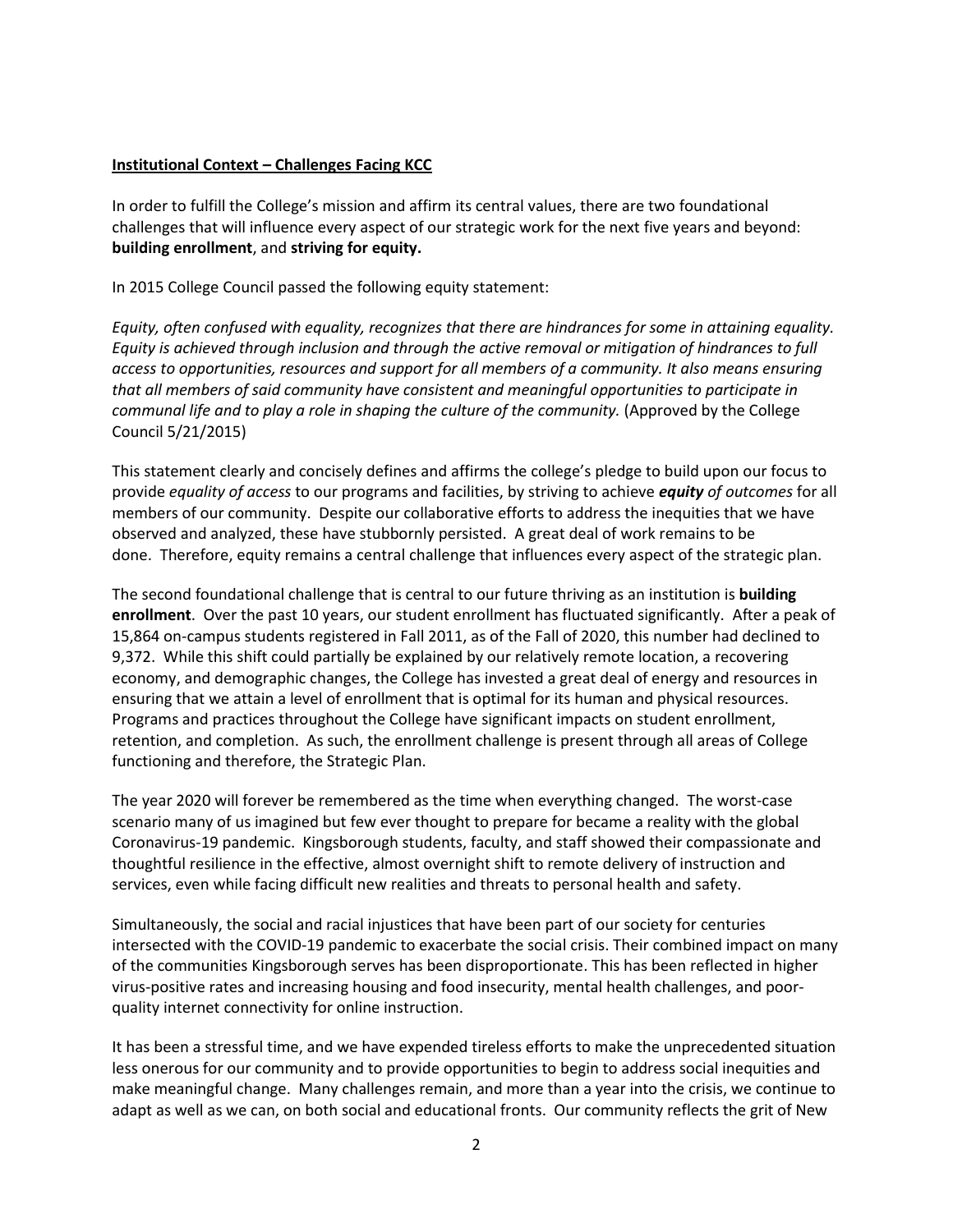York City and Brooklyn, and we are confident that we will come out of this crisis even stronger than we were before. Confidence, however, cannot replace preparation. As a result, the Strategic Plan addresses a third foundational challenge of **institutional resilience** throughout**.** The goal is not to return to the pre-crisis status quo. Rather, the global pandemic has exacerbated existing inequities and challenges to our enrollment issues that will need to be addressed through careful planning and preparation. As Rosowski (2020) stated, "business as usual is not the goal, but rather business in the 'new normal,' with conditions dictated by [new] realities." This Strategic Plan places this "new normal" centrally in its priorities and strategies.

#### **Strategic Planning Process**

Late in the Spring of 2019 the College Council Strategic Planning Committee was expanded for the purposes of developing the Strategic Plan for 2021-2025. Representatives of academic departments that were not already included in the elected membership of the committee were added, along with Dean of Faculty Cathy Leaker and representatives of several administrative offices. The committee convened at the end of Spring 2019 and began its work in earnest in Fall 2019. The committee identified five critical areas of concern, and created the Strategic Framework:

- Student Success
- Operational Excellence
- Governance and Planning
- Community and Communication
- Workforce Development and Strategic Partnerships

Definitions of the five areas were drafted by the committee, and aligned with Kingsborough's stated Values. This alignment is shown above the definitions in the Strategic Framework 2021-2025. During the Fall/Winter of 2019-2020 a survey was created to gather feedback on the definitions from the College community. This survey, fielded in two stages, garnered a total of 399 responses. In March 2020 the committee began to review the feedback and incorporate it into new drafts of the definitions.

The original intention was to complete the revision of the definitions and to hold conversations with broad campus constituencies to begin to operationalize the Strategic Framework into actionable objectives. However, in response to the Coronavirus pandemic, the University implemented an emergency switch to distance learning for all classes, and remote delivery of all campus functions and services. This made it impossible to convene in-person conversations. During the switch, the committee convened remotely and completed revising the definitions, while recognizing that they had to maintain the flexibility to modify them as the situation continued to evolve. As the first step in operationalizing the Strategic Framework into actionable objectives, the committee identified critical Areas of Emphasis within each domain of the Framework.

The Areas of Emphasis developed by the committee provided a point of departure for a campus-wide survey, since remote instruction and delivery of services continued during the Fall 2020 semester. The survey gathered ideas that would begin to operationalize the Areas of Emphasis into an actionable plan. There were 124 responses to the survey, which were summarized by the committee and forwarded to Senior Staff as resource material to aid in composing the action plans at a retreat during Winter of 2020- 2021. This retreat was attended by senior staff, the Strategic Planning Committee membership, the academic department chairs, a student representative, and additional individuals responsible for union matters and faculty professional development. Led by five facilitators representing each area of the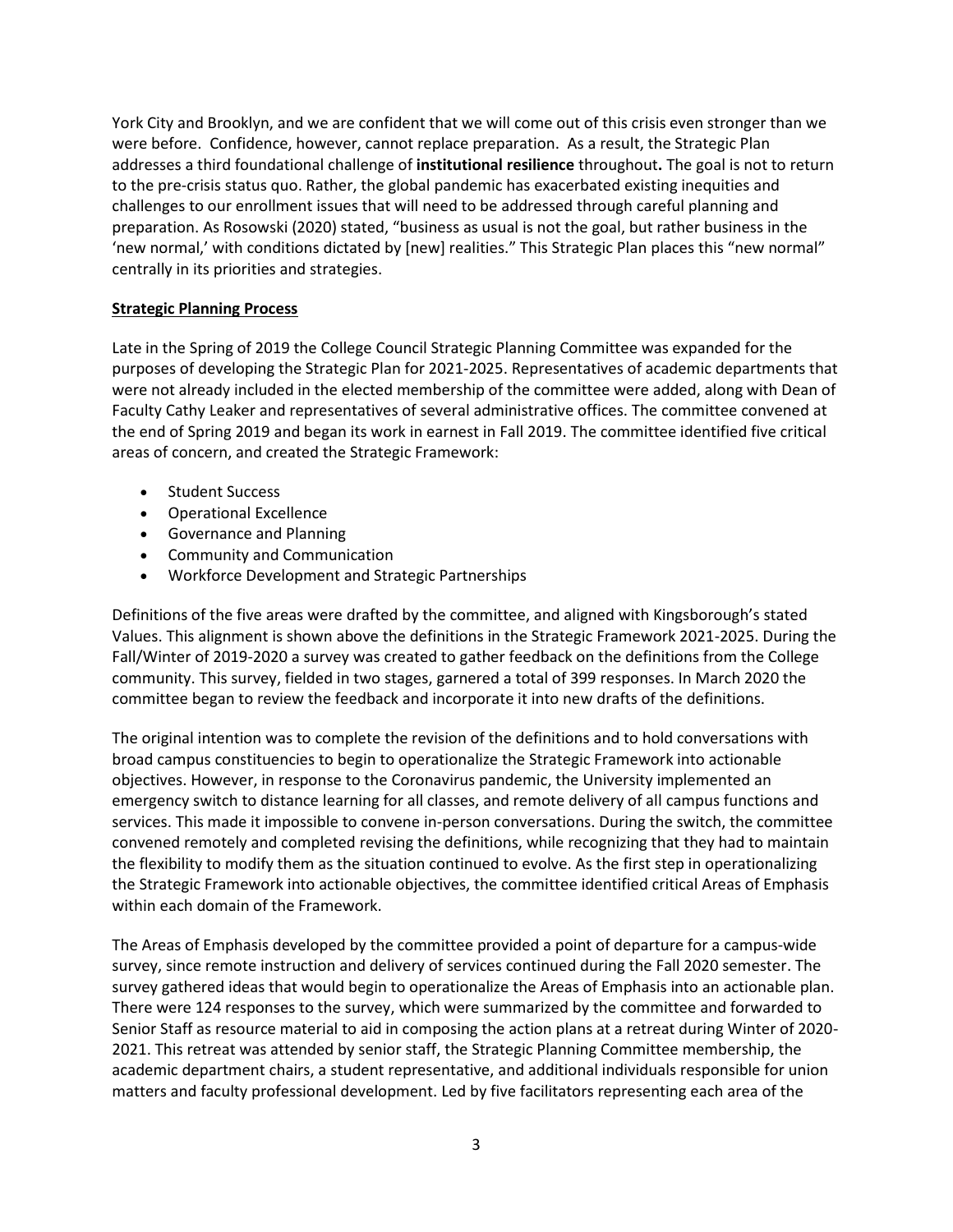Strategic Framework, retreat participants discussed and evaluated potential initiatives to operationalize the Areas of Emphasis. Embedded scribes took notes of the proceedings which were forwarded to the subcommittees addressing each area of the Framework. The subcommittees then integrated the input recorded by the scribes with the survey results and the subcommittees' previous work. The results provide activities that could address the issues that had been collaboratively identified and validated in the Areas of Emphasis.

#### **Solutions – Three Interrelated Themes that Emerged Across the Framework**

Meeting as a group, the five facilitators began to synthesize the work done in the separate areas of the Framework and identified three central themes that characterized many of the solutions proposed for the different Areas of Emphasis. These interrelated and somewhat complementary strategic principles should guide the College as we move forward. They are**: collaboration**, **coordination, and communication**. All refer to some aspect of reaching out beyond organizationally defined "silos" and working together across boundaries.

**Collaboration** entails working together across the boundaries of the College's organizational chart. **Coordination** ensures that the various structures of programs, services, and policies work together to serve the mission of the College as effectively as possible. **Communication** makes information easily accessible and keeps students, faculty, and staff up to date as services, policies, or circumstances change.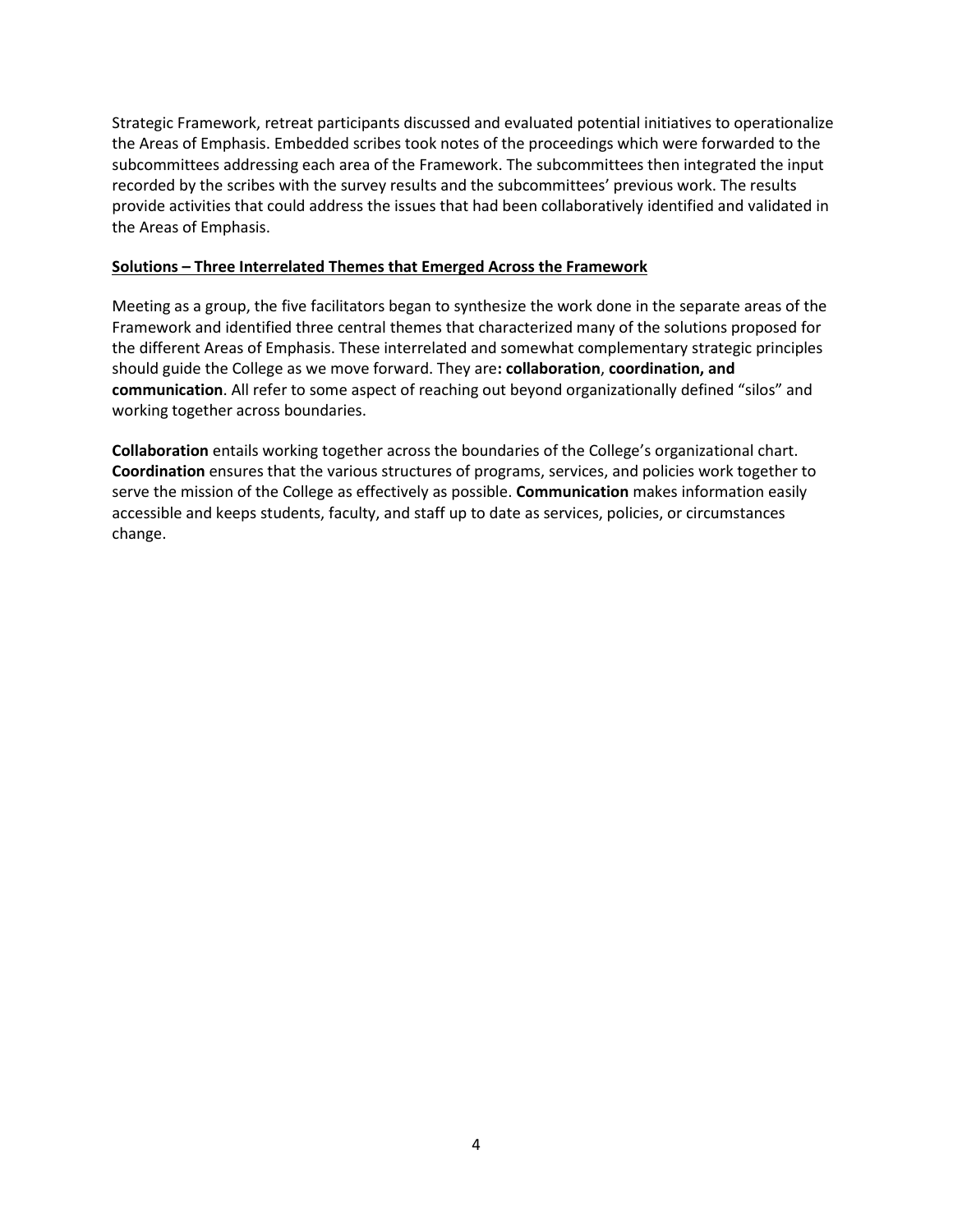## **Kingsborough Community College - Strategic Framework 2021-2025 – Definitions and Areas of Emphasis**

| 1. Student Success                                                                                                                                      |                                                                                                                                                                                                                                                                                                                                                                                                                                                                                                                                                                                                                                                                                                                                                                                    |  |  |
|---------------------------------------------------------------------------------------------------------------------------------------------------------|------------------------------------------------------------------------------------------------------------------------------------------------------------------------------------------------------------------------------------------------------------------------------------------------------------------------------------------------------------------------------------------------------------------------------------------------------------------------------------------------------------------------------------------------------------------------------------------------------------------------------------------------------------------------------------------------------------------------------------------------------------------------------------|--|--|
| This area of strategic importance connects to the following, which are the stated values of the college: Excellence; Innovation; Respect;<br>Diversity. |                                                                                                                                                                                                                                                                                                                                                                                                                                                                                                                                                                                                                                                                                                                                                                                    |  |  |
| Definition                                                                                                                                              | Student success requires access to high-quality teaching and individualized supports to help students achieve their goals. These<br>goals may include completing an academic program and either transferring to a four-year college or entering the workforce<br>directly, or taking courses needed to update skills or change careers. Just as critical to the overall learning environment are<br>opportunities to participate in meaningful co-curricular activities and to build capabilities for scholarship, fellowship, leadership,<br>and resilience. Student success is dependent upon effective coordination among the administration, faculty, and staff in<br>responding to diverse student needs and addressing barriers that might otherwise hinder student success. |  |  |
| Areas of<br>Emphasis                                                                                                                                    | Through coordinated efforts among faculty and administration, and reflecting student voices, provide:<br>robust onboarding and continuing student experiences that improve retention and graduation rates,<br>$\bullet$<br>clear academic and career pathways,<br>accurate, consistent, responsive, and high-quality advisement,<br>$\bullet$<br>programs and services that foster student preparedness, resilience and leadership,<br>$\bullet$<br>support services that address barriers to success and relieve student stressors, and<br>a culture of service excellence and respect.                                                                                                                                                                                           |  |  |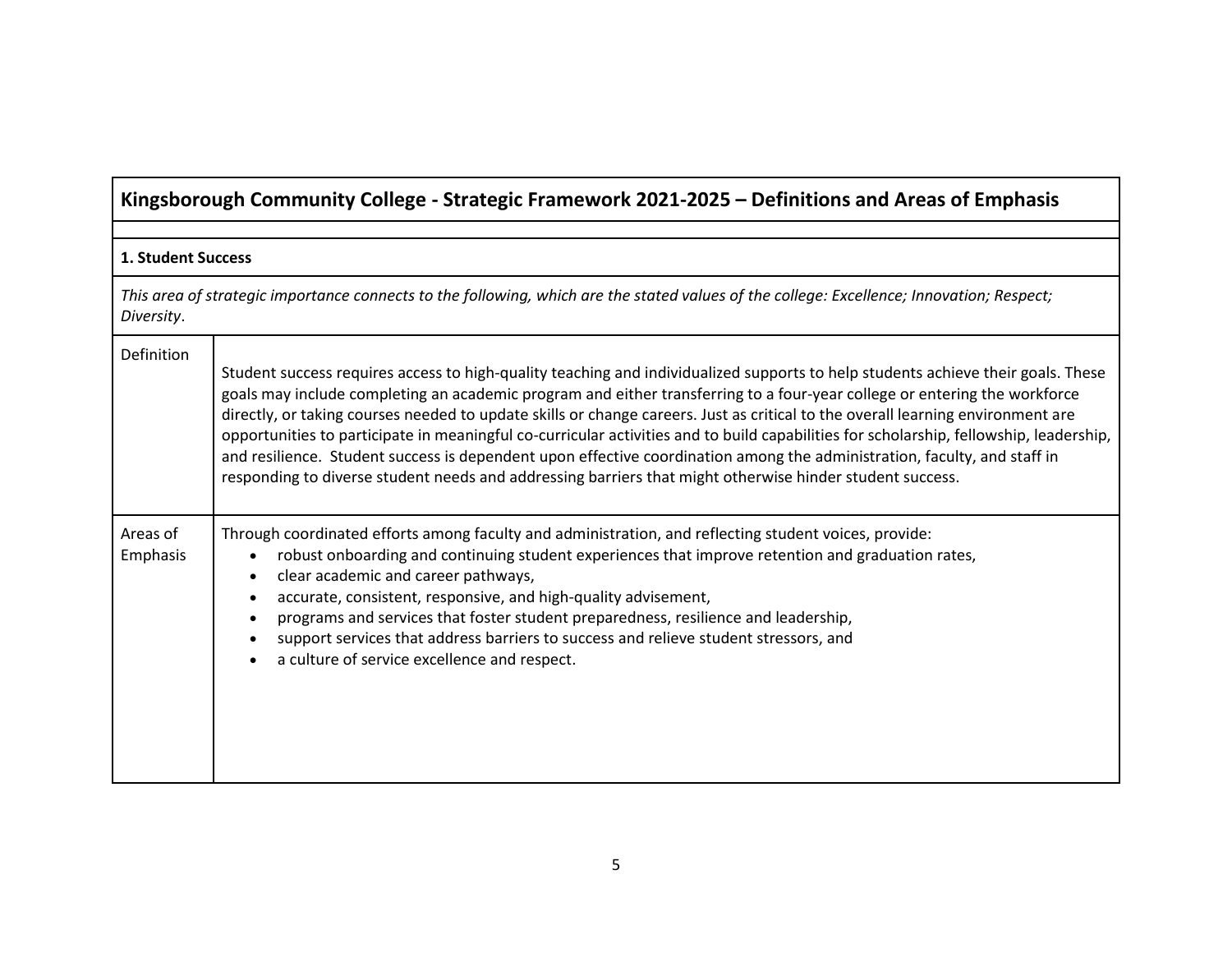| 2. Operational Excellence                                                                                                                        |                                                                                                                                                                                                                                                                                                                                                                                                                                  |  |  |
|--------------------------------------------------------------------------------------------------------------------------------------------------|----------------------------------------------------------------------------------------------------------------------------------------------------------------------------------------------------------------------------------------------------------------------------------------------------------------------------------------------------------------------------------------------------------------------------------|--|--|
| This area of strategic importance connects to the following, which are the stated values of the college: Excellence; Accountability; Innovation. |                                                                                                                                                                                                                                                                                                                                                                                                                                  |  |  |
| Definition                                                                                                                                       | "Operations" refers to the essential underlying systems, processes, and mechanisms through which any enterprise or<br>organization functions. These are often not immediately visible but nonetheless are indispensable. Kingsborough Community<br>College (KCC) strives for excellence throughout all of its operations while working continuously to increase transparency,<br>efficiency, and effectiveness in its practices. |  |  |
| Areas of<br>Emphasis                                                                                                                             | Strategically and collaboratively allocate resources that support excellence in:<br>Facilities that are safe and conducive to learning<br>Technology that is state-of-the-art and promotes student success<br>٠<br>Public Safety that maintains a secure environment while respecting members of the community as individuals<br>٠<br>Business processes that are functional and adaptable                                       |  |  |

 $\mathbf{I}$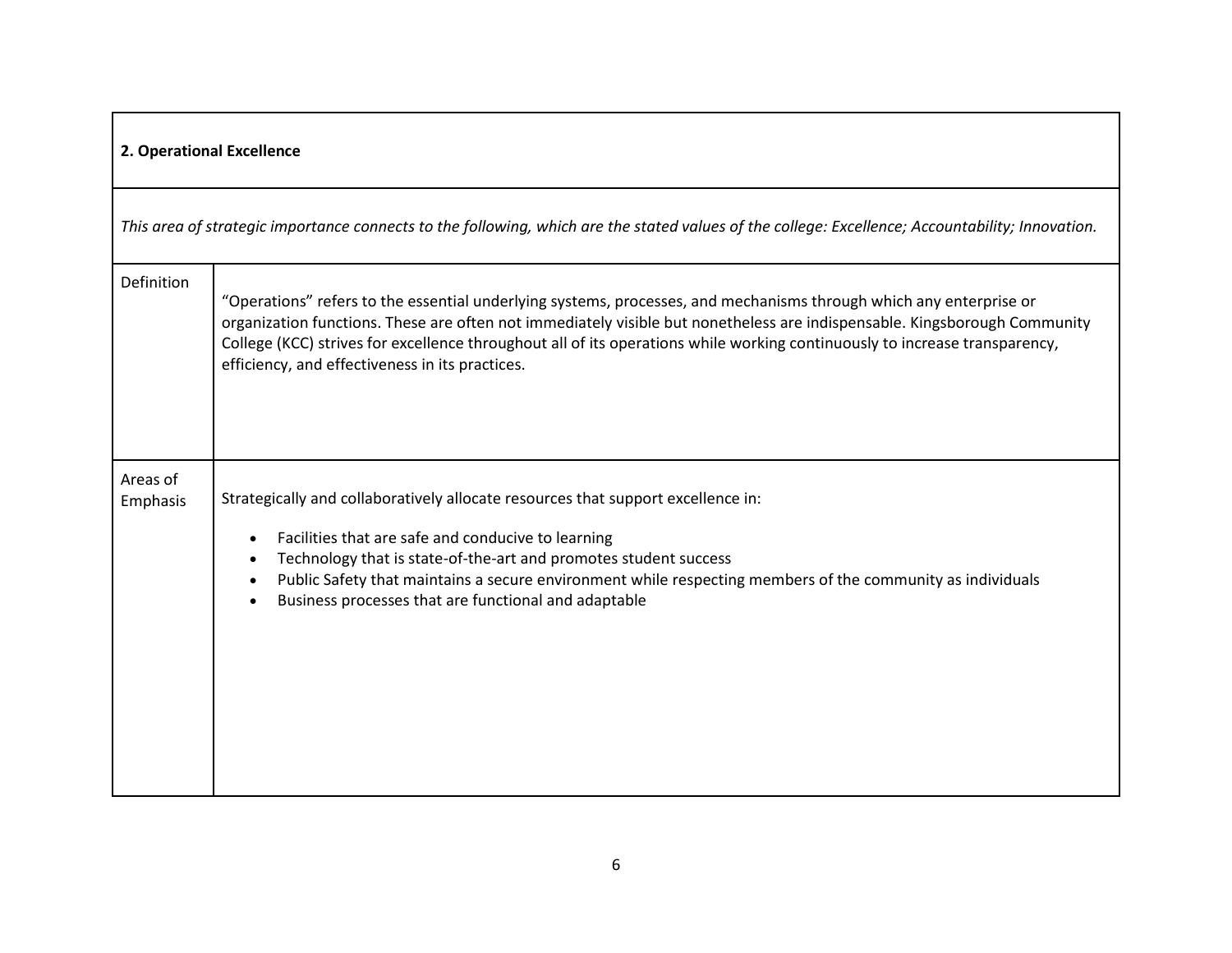## **3. Governance and Planning**

*This area of strategic importance connects to the following, which are the stated values of the college: Respect; Diversity; Integrity; Accountability; Innovation.*

| Definition           | Effective governance is grounded in an educational institution's capacity to engage in substantive, collaborative decision-<br>making through structures that allow for widespread participation. When governance structures and systems work, there are<br>transparent mechanisms that ensure accountability for institutional decision-making.<br>Planning is the component of governance that continuously engages the college and community in analyzing and responding to<br>the internal and external environment. Through effective governance and planning, KCC can position itself strategically as a<br>forward-thinking institution that effectively balances careful stewardship with focused innovation.                                                                                                                                                                                                                                                                                                                                                                                                                                                                                                                        |
|----------------------|----------------------------------------------------------------------------------------------------------------------------------------------------------------------------------------------------------------------------------------------------------------------------------------------------------------------------------------------------------------------------------------------------------------------------------------------------------------------------------------------------------------------------------------------------------------------------------------------------------------------------------------------------------------------------------------------------------------------------------------------------------------------------------------------------------------------------------------------------------------------------------------------------------------------------------------------------------------------------------------------------------------------------------------------------------------------------------------------------------------------------------------------------------------------------------------------------------------------------------------------|
| Areas of<br>Emphasis | Collaborative governance, planning, and decision-making that reflect the College's values by promoting:<br>Governance that includes:<br>Increasing equitable representation in governance, governance committees, and college leadership.<br>$\circ$<br>Regular reporting from college leadership and governance committees to college community on major activities<br>$\circ$<br>and decisions<br>Comprehensive governance reform grounded in the five ingredients for effective governance outlined by<br>$\circ$<br>COACHE: Trust, Shared Sense of Purpose, Understanding, Adaptability, and Productivity.<br>Enhanced digital capacity to support remote governance meetings and processes<br>O<br>Shared agreement regarding the purpose and functioning of effective governance<br>$\circ$<br>Strategic and operational planning that facilitates:<br>Improving our institutional alignment with Middle States Standard VI on Planning, Resources and Institutional<br>$\circ$<br>Assessment ("a financial planning and budgeting process that is aligned with the institution's mission and<br>goals").<br>Integration of strategic planning/priorities, budgeting, and resource allocation (people, technology, funding)<br>$\circ$ |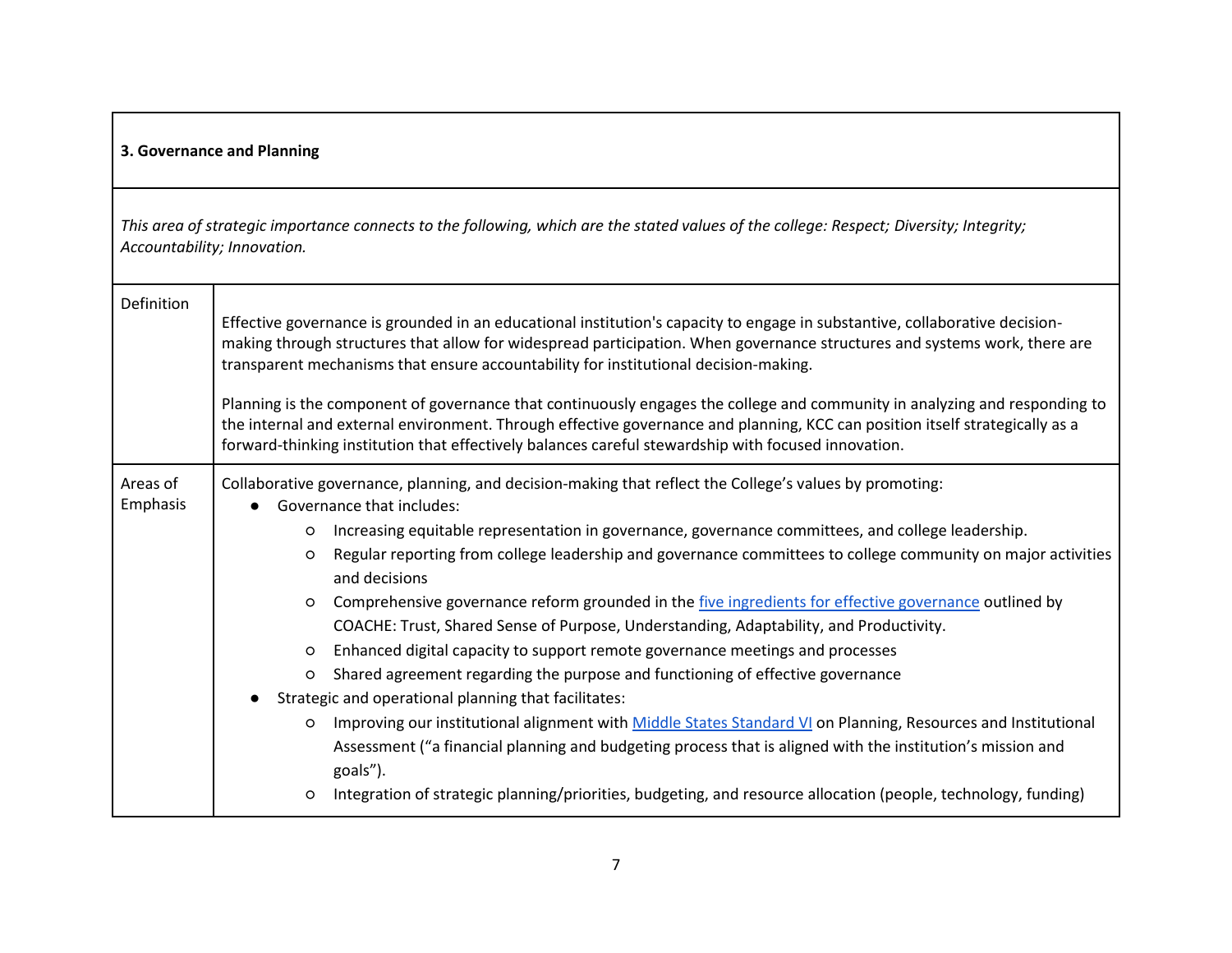|                                                                                                                                                            | regular reporting on relationship between institution spending and strategic goals<br>$\circ$<br>Broad, routine sharing and discussion of data related to progress toward strategic goals, including:<br>$\circ$<br>Equity: Disaggregated data on student success metrics, faculty and staff hiring and advancement,<br>employment outcomes, impact of strategic decision-making etc. and<br>Enrollment: Disaggregated data on enrollment and outreach among diverse communities;<br>Regular, ongoing and structured planning and decision-making processes that provide opportunities for broad<br>$\circ$<br>participation, clear assessment protocols and transparent lines of leadership accountability. |  |  |  |
|------------------------------------------------------------------------------------------------------------------------------------------------------------|--------------------------------------------------------------------------------------------------------------------------------------------------------------------------------------------------------------------------------------------------------------------------------------------------------------------------------------------------------------------------------------------------------------------------------------------------------------------------------------------------------------------------------------------------------------------------------------------------------------------------------------------------------------------------------------------------------------|--|--|--|
| 4. Community and Communications                                                                                                                            |                                                                                                                                                                                                                                                                                                                                                                                                                                                                                                                                                                                                                                                                                                              |  |  |  |
| This area of strategic importance connects to the following, which are the stated values of the college: Respect; Diversity; Integrity;<br>Accountability. |                                                                                                                                                                                                                                                                                                                                                                                                                                                                                                                                                                                                                                                                                                              |  |  |  |
| Definition                                                                                                                                                 | Communication is vital to our mission. Internal communication is the means through which we share information about our<br>values, programs, offices, protocols, goals, and plans. These communications promote respect and values among individuals,<br>students, faculty, staff, and offices. External communication is directed towards prospective students, alumni, and off-campus<br>audiences. Our communication strives to include fairness, excellence, accountability, inclusivity, and mutual respect to<br>strengthen the community.                                                                                                                                                             |  |  |  |
| Areas of<br>Emphasis                                                                                                                                       | Through the use of direct correspondence, digital media, specialized events; and advertising in print, television, radio, and<br>online; the College will:<br>Reinforce collegiality, civility, and faculty and staff satisfaction<br>$\bullet$<br>Brand and market our educational services<br>Encourage student enrollment and retention<br>$\bullet$<br>Maintain communication to keep our community informed and up to date on emergencies, occurrences, and policy<br>$\bullet$<br>changes affecting our campus                                                                                                                                                                                         |  |  |  |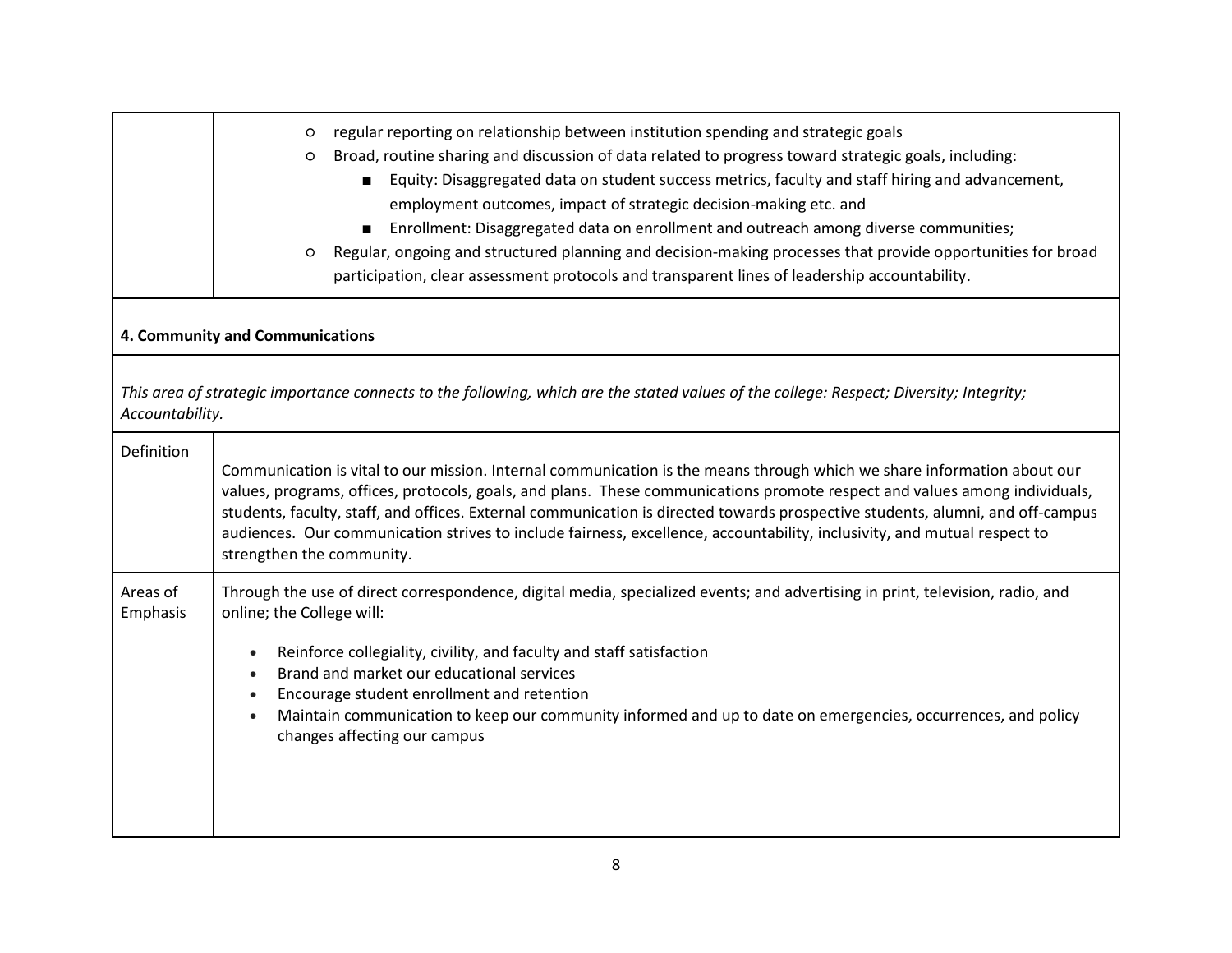| 5. Workforce Development and Strategic Partnerships                                                                              |                                                                                                                                                                                                                                                                                                                                                                                                                                                                                                                                                                                                                                                                                                                                                                 |  |  |  |
|----------------------------------------------------------------------------------------------------------------------------------|-----------------------------------------------------------------------------------------------------------------------------------------------------------------------------------------------------------------------------------------------------------------------------------------------------------------------------------------------------------------------------------------------------------------------------------------------------------------------------------------------------------------------------------------------------------------------------------------------------------------------------------------------------------------------------------------------------------------------------------------------------------------|--|--|--|
| This area of strategic importance connects to the following, which are the stated values of the college: Excellence; Innovation. |                                                                                                                                                                                                                                                                                                                                                                                                                                                                                                                                                                                                                                                                                                                                                                 |  |  |  |
| <b>Definition</b>                                                                                                                | A comprehensive workforce vision fulfills a key part of Kingsborough's institutional mission: Empowering students to achieve<br>their desired goals through career readiness and access to opportunity. Our focus on providing a pathway for students to high<br>quality, salaried jobs and/or further study is always partnered with maintaining our College's high standard of providing<br>meaningful intellectual growth through excellent, well-rounded coursework. Collaboration with local, business, industry, and<br>educational resources is vital for expanding our capacity to meet the needs of our students, our partners, and the community.                                                                                                     |  |  |  |
| Areas of<br>Emphasis                                                                                                             | Facilitate entry of students choosing to join the workforce and further develop strategic partnerships with the community by:<br>Coordinating job placement efforts between departments and offices on campus<br>$\bullet$<br>Providing meaningful employment opportunities alongside the college experience<br>$\bullet$<br>Enhance student success by providing professional and technical skills with an academic component that will add value<br>$\bullet$<br>in an increasingly competitive job market<br>Strengthening relationships with industry and employers<br>$\bullet$<br>Increasing Kingsborough's visibility and presence in the community<br>$\bullet$<br>Expanding on-campus partnerships to increase awareness of available career resources |  |  |  |

 $\overline{\phantom{a}}$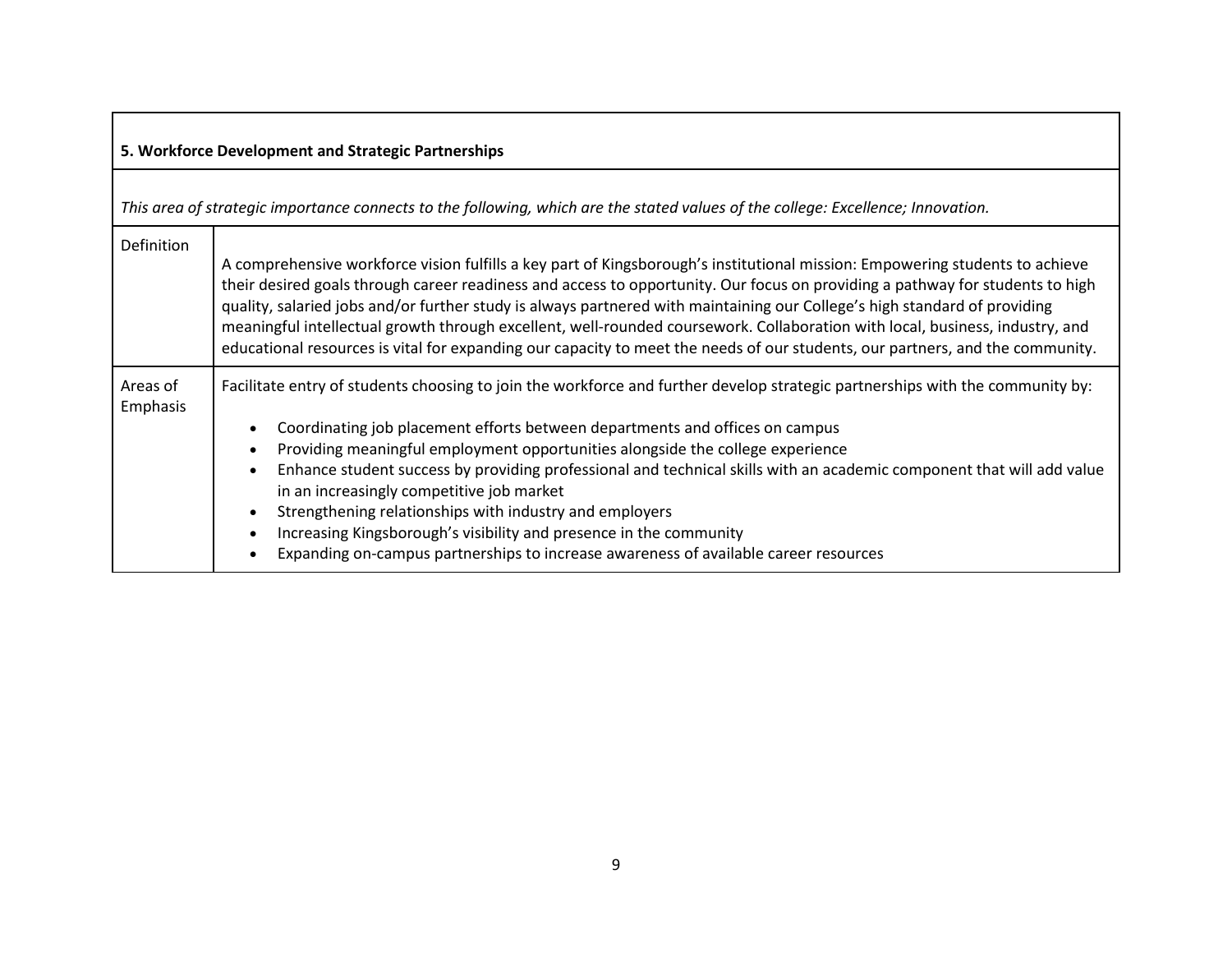## **Suggested Activities and Initiatives to Operationalize the Strategic Plan**

## **Student Success**

A positive and successful student experience is a college-wide responsibility that requires collaboration and coordination across all areas of the college.

#### **Robust onboarding and continuing-student experiences**

SS1. Expand student orientation coursework (online and in-person options) that introduces students to Email, Bb, CUNY first, financial aid, Starfish, etc.

SS2. SD10-type skills class for more students. (online and in-person options) [See also SS10 below]

SS3. Assign advisor to incoming freshmen before they register; same advisor throughout if possible.

#### **Clear academic and career pathways**

SS4. Promote career pathway infographics and degree maps.

SS5. Stackable credits through Continuing Education and credits for experiential learning

SS6. Encourage students to take internships and develop more apprenticeship programs.

#### **Accurate, consistent, responsive, and high-quality advisement**

SS7. Advisors in physical proximity to and as part of the department

SS8. More communication across departments, including regular workshops for advisors with rotating presenters from different areas to ensure accurate and up-to-date advisement

SS9. Common platform for monitoring student progress (Starfish); advisement targeted to atrisk groups

#### **Programs and services that foster student preparedness, resilience, and leadership**

SS10. Campaign to make students aware of and provide the college skills they need, including expanding the use of SD10 type classes and/or summer boot camp like ASAP, CD and other special programs [See SS2 above] (skills include knowledge of college vocabulary, writing to meet academic demands, study strategies, time management, value of internships)

SS11. Encourage and promote participation in student government, student ambassadorship, and other student organizations; create co-curricular resume; utilize club hours.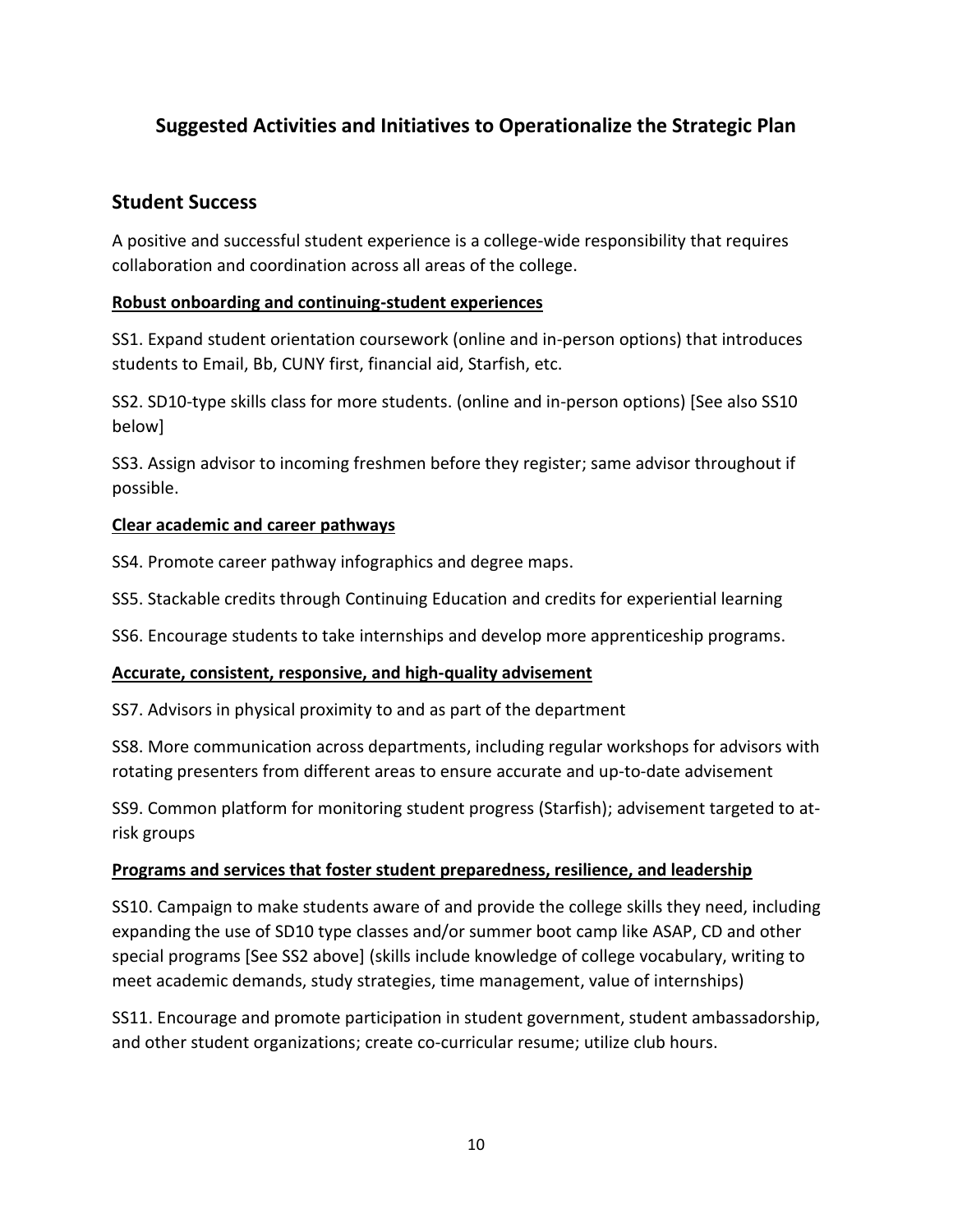#### **Support services that address barriers to success and relieve student stressors**

SS12. Promote student resources including Access Resource Center, New Americans Center, mental health counseling, child care, legal support, use of OER, tutoring and first-generation student support.

#### **A culture of service excellence and respect**

SS13. Identify and utilize the communication platforms that work best for students.

SS14. Streamline processes:

- a) user-friendly navigation to student resources to make it easier for students to know where to go for help; one place for faculty to direct students to for access to all resources with FAQ feature
- b) more one-stop services instead of requiring students to go to multiple offices

SS15. To inform decision-making, survey students (both current and those that left) about their KCC experience and/or why they left (use focus groups and disaggregated data).

SS16. Customer service training and cultural/racial sensitivity training for staff and faculty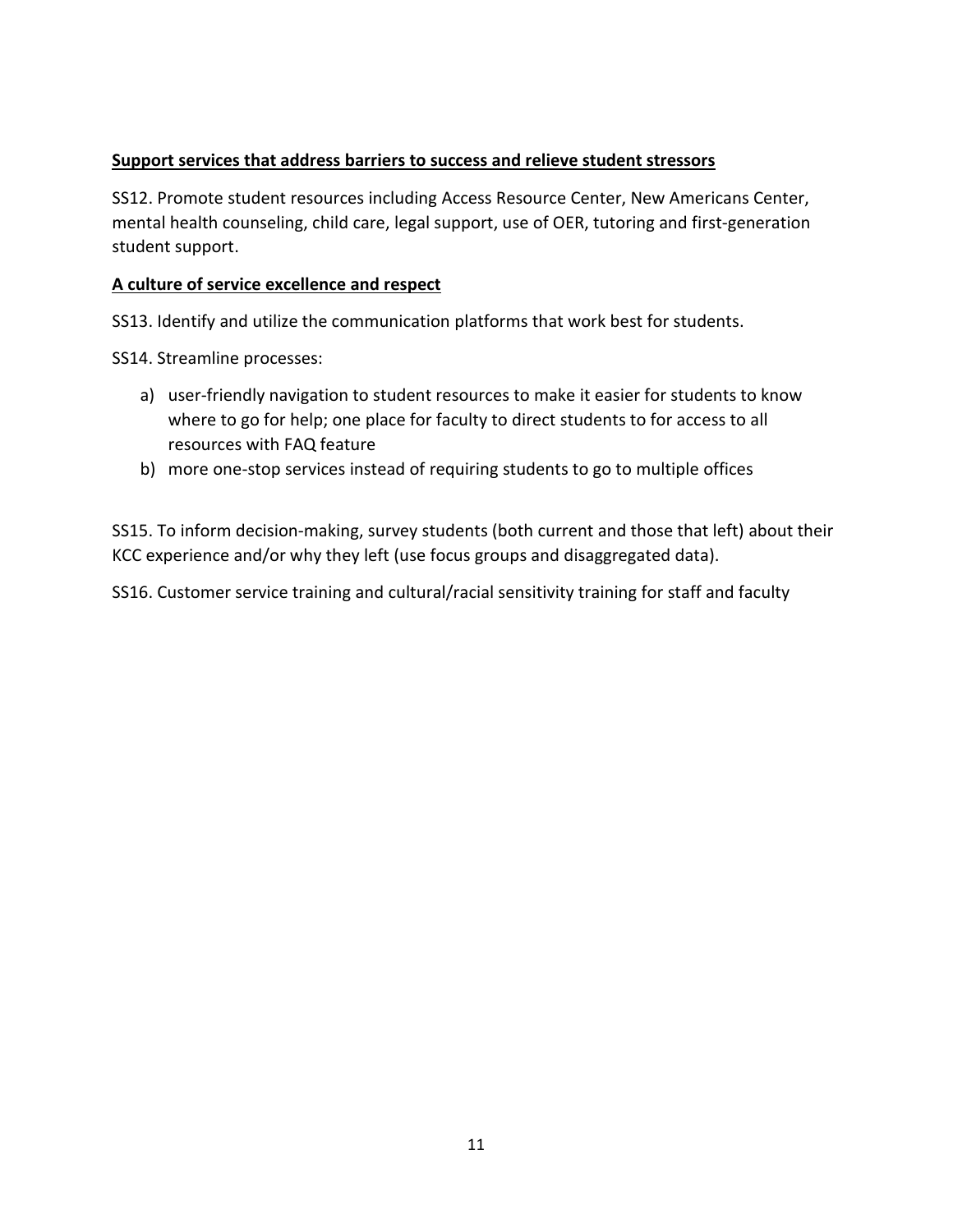## **Operational Excellence**

Strategically and collaboratively allocate resources that support excellence in:

## **Facilities and Capital Improvement**

OE1. Buildings and public spaces with more touchless facilities – faucets & doors, T building repairs/upgrades, cafeteria space and furniture, new buildings/infrastructure

OE2. Effective use of outdoor grounds: green space, parking lots, roadways, external lighting, tent set up for instruction and recreation

OE3. Office spaces: inventory space utilization and plan renovations as needed

OE4. Classroom upgrades and redesign

OE5. Partnership with Citibike and Department of Transportation for access to campus from the subway stations

## **Technology**

OE6. Improve access to technology for students at home.

- OE7. Increase and promote tech training.
- OE8. SMART classroom to enable more flexibility for students and faculty (distant learning)

OE9. Increase technology/tech services availability.

OE10. Improvement of website visuals, layout and navigation

### **Public Safety**

OE11. Improve and reconfigure access to campus and on-campus surveillance.

### **Business processes**

- OE12. Inventory of all business processes
- OE13. Improve and streamline business processes, expand on online/automated solutions.
- OE14. Explore naming rights for buildings.
- OE15. Channel donations to support particular departments and programs.
- OE16. Seek external funding including grants such as NYSERDA for improvements.
- OE17. Improve fundraising efforts for student support.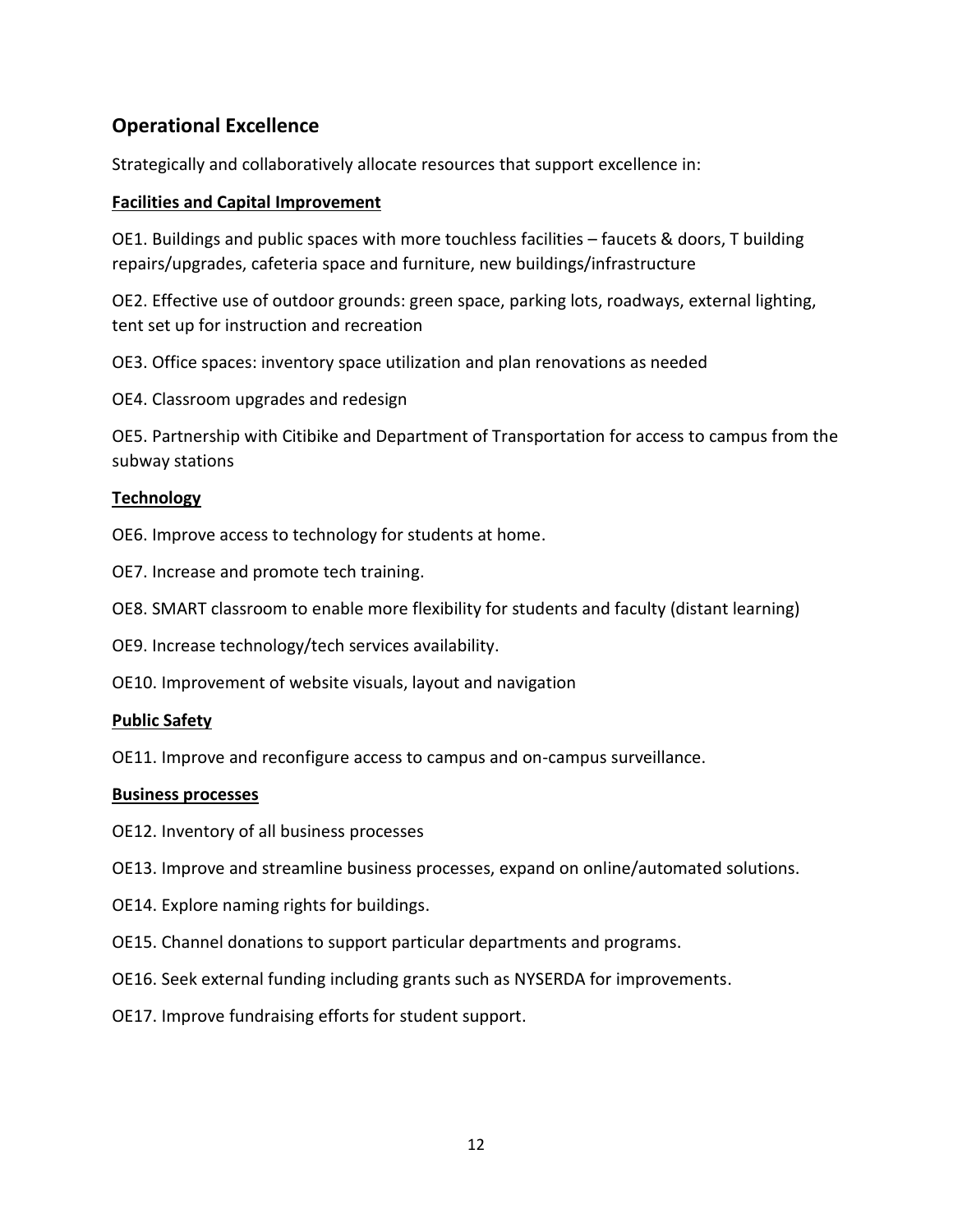## **Governance and Planning**

Review, revise, and reimagine processes of collaborative governance, planning, and decisionmaking that reflect the College's values:

### **Governance**

G1. Complete a comprehensive governance reform that increases trust and addresses the college's challenges.

G2. Promote shared agreement regarding the purpose and functioning of effective governance across the college.

G3: Increase equitable representation in governance, governance committees, and college leadership.

G4. Require regular reporting from college leadership and governance committees to the college community on major activities and decisions.

#### **Strategic and operational planning**

P1. Promote planning processes that serve the College's mission, vision, and values and align with the allocation of resources.

P2. Report regularly on the relationship between institution spending and strategic goals.

P3. Engage in broad, routine sharing and discussion of data related to progress toward strategic goals, including:

P3a. Equity: Disaggregated data on student success metrics, faculty and staff hiring and advancement, employment outcomes, impact of strategic decision-making etc.

P3b. Enrollment: Disaggregated data on enrollment and outreach among diverse communities.

P4. Create regular, ongoing and structured planning and decision-making processes that provide opportunities for broad participation, clear assessment protocols and transparent lines of leadership accountability.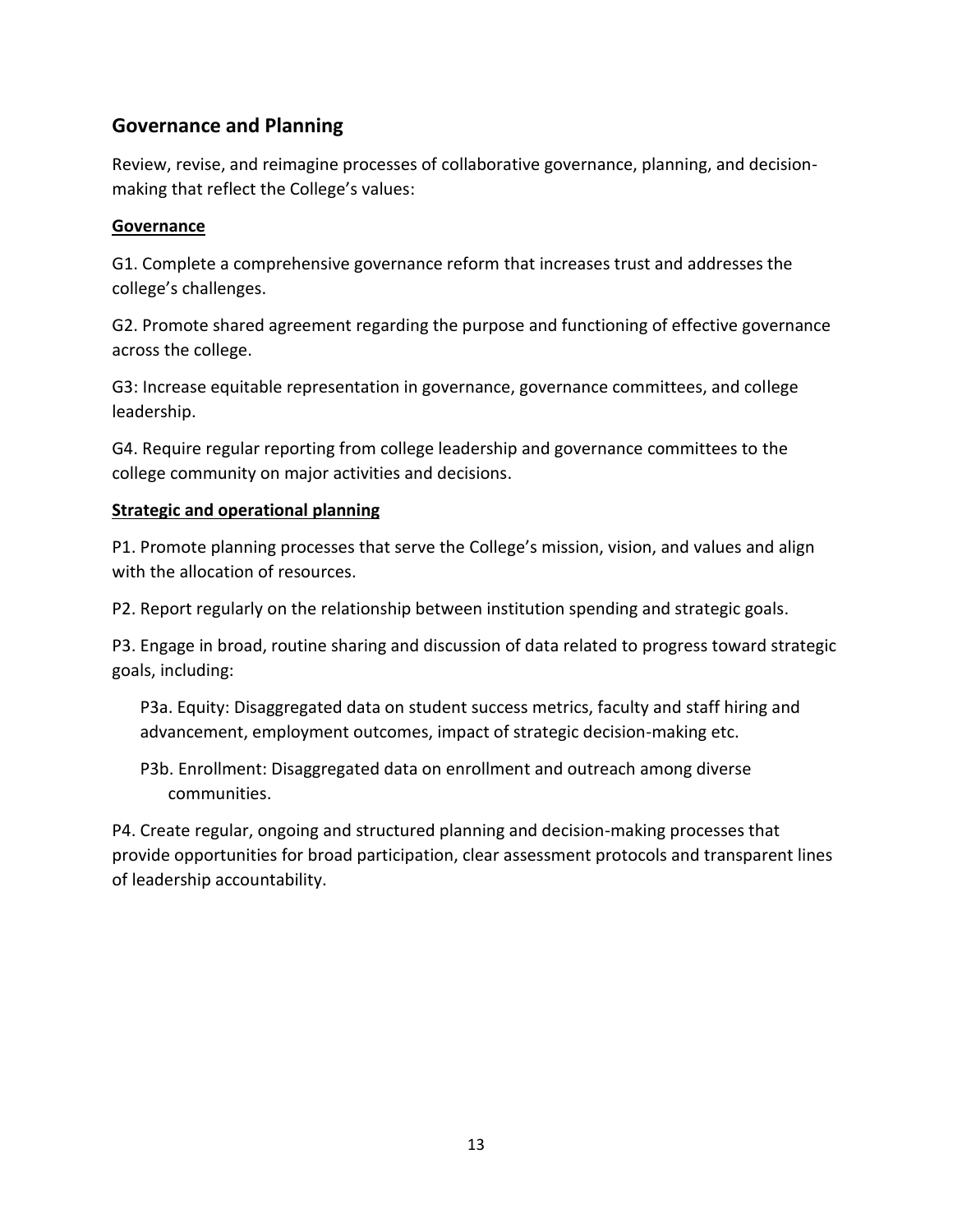## **Community and Communications**

#### **Reinforce collegiality, civility, and faculty and staff satisfaction**

CC1. Create pathways that allow for more collaborative decision making between faculty and administration.

CC2. Host Community Chats 2x a semester where administrative departments share updates on initiatives and receive input from staff and faculty.

CC3. Host morale- and team-building activities.

#### **Brand and market our educational services**

CC4. Advertise more in the community and media.

CC5. Create more ads featuring student success stories.

CC6. Reinvent the college website by employing outsiders with a fresh perspective and convening an annual website liaison meeting to review and update its contents.

CC7. Update marketing materials; include data and infographics.

CC8. Recognize and support what is good about KCC/highlighting students, faculty, staff and our unique programs and student services.

#### **Encourage student enrollment and retention**

CC9. Advertise online degrees (KCC Flex)/keep more degrees online after the pandemic.

CC10. Increase outreach to older students and underrepresented groups.

CC11. Poll students as to what makes them want to attend the school.

## **Maintain communication to keep our community informed and up to date on emergencies, occurrences, and policy changes affecting our campus**

CC12. Enhance internal communications by sharing information about important changes in departments and programs, including faculty and staff arrivals and departures.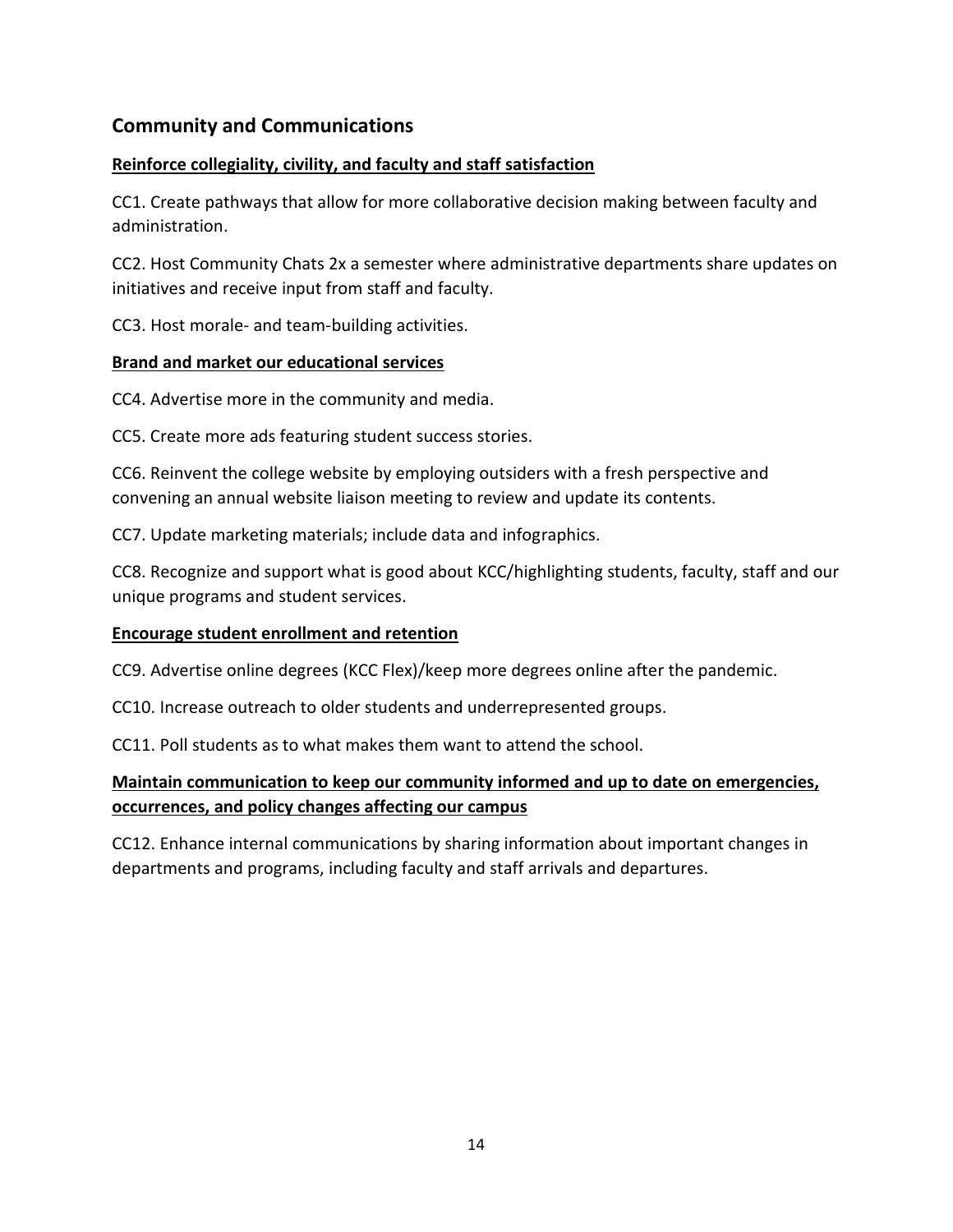## **Workforce Development and Strategic Partnerships**

Collaboration, coordination, and communication in all departments across campus are important in helping students to achieve their desired goals of career readiness and access to opportunities in their chosen path.

## **Coordinating internship and job placement efforts between departments and offices on campus**

WD1. Create a centralized workforce location on campus and/or online for students and faculty that offers internships and job opportunities.

WD2. Raise awareness among the student body about the Career Services Center as a resource for internships.

WD3. Increase communication between departments so faculty become more aware of available internships.

WD4. Increase students' knowledge about job opportunities so they can take advantage of them.

WD5. Hold more job fairs on campus.

WD6. Provide meaningful employment opportunities alongside the college experience.

## **Enhance student success by providing professional and technical skills with an academic component that will add value in an increasingly competitive job market**

WD7. Create a Workforce Committee with representatives from all departments.

WD8. Coordinate efforts to teach students skills to get and keep a job.

WD9. Build tighter connections between applied programs and academic programs.

WD10. Offer/expand micro-credentialing opportunities.

WD11. Strengthen connections between credit and non-credit courses and programs.

WD12. Coordinate with certificate programs to gain credits that can be used towards a degree.

#### **Strengthening relationships with government, industry, and employers**

WD13. Create partnerships with employers to assist employees to earn degrees/obtain certifications.

WD14. Increase collaboration with local businesses and government to provide students with internship opportunities, paid and non-paid.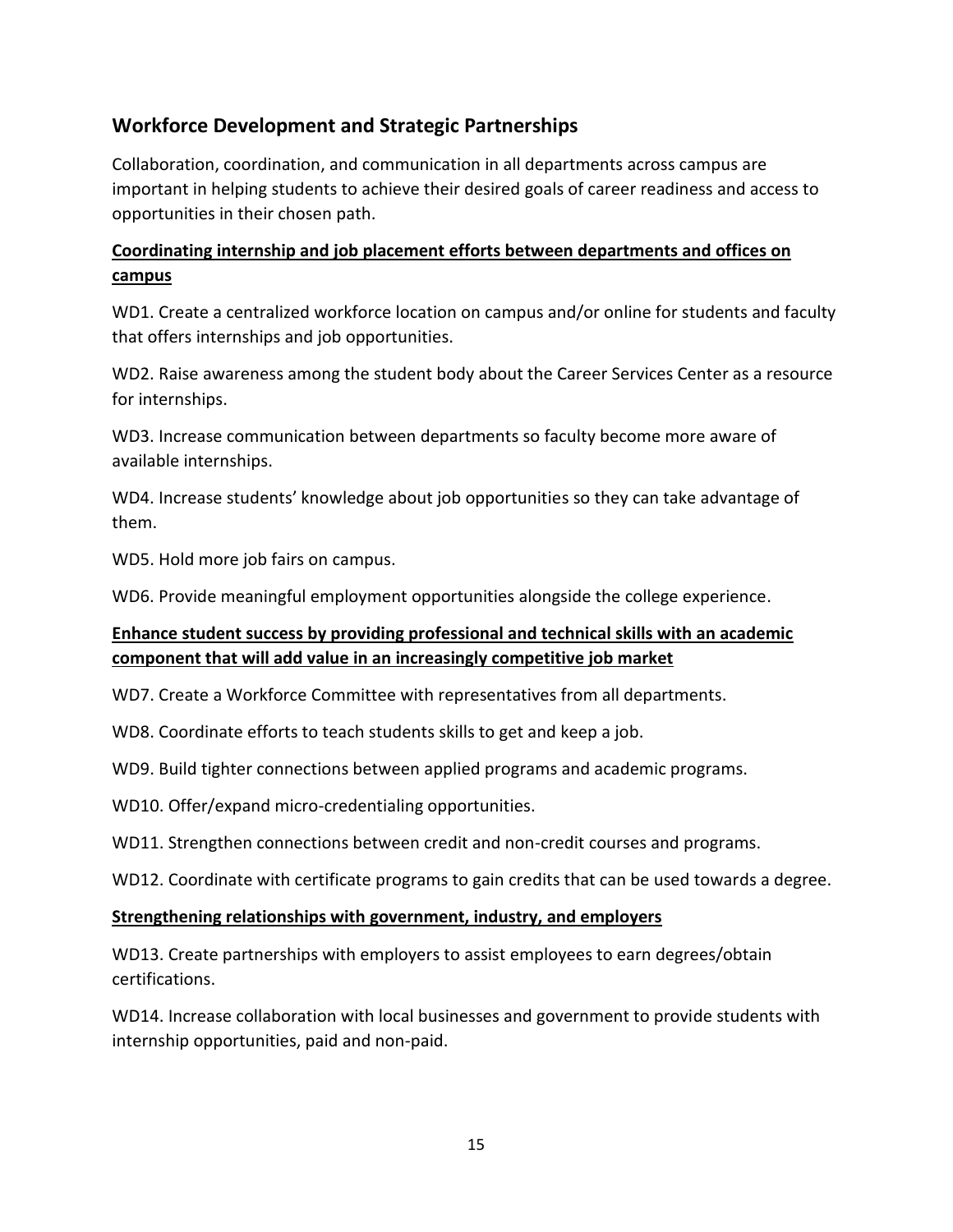WD15. Explore innovative ways to increase community/business relationships, ex. Provide free art display space for artists from the Brooklyn Museum in exchange for student internships at the museum.

WD16. Collaborate with KCC graduates in the workforce to provide opportunities for students.

WD17. Increase industry and business partnerships with faculty in particular courses and programs.